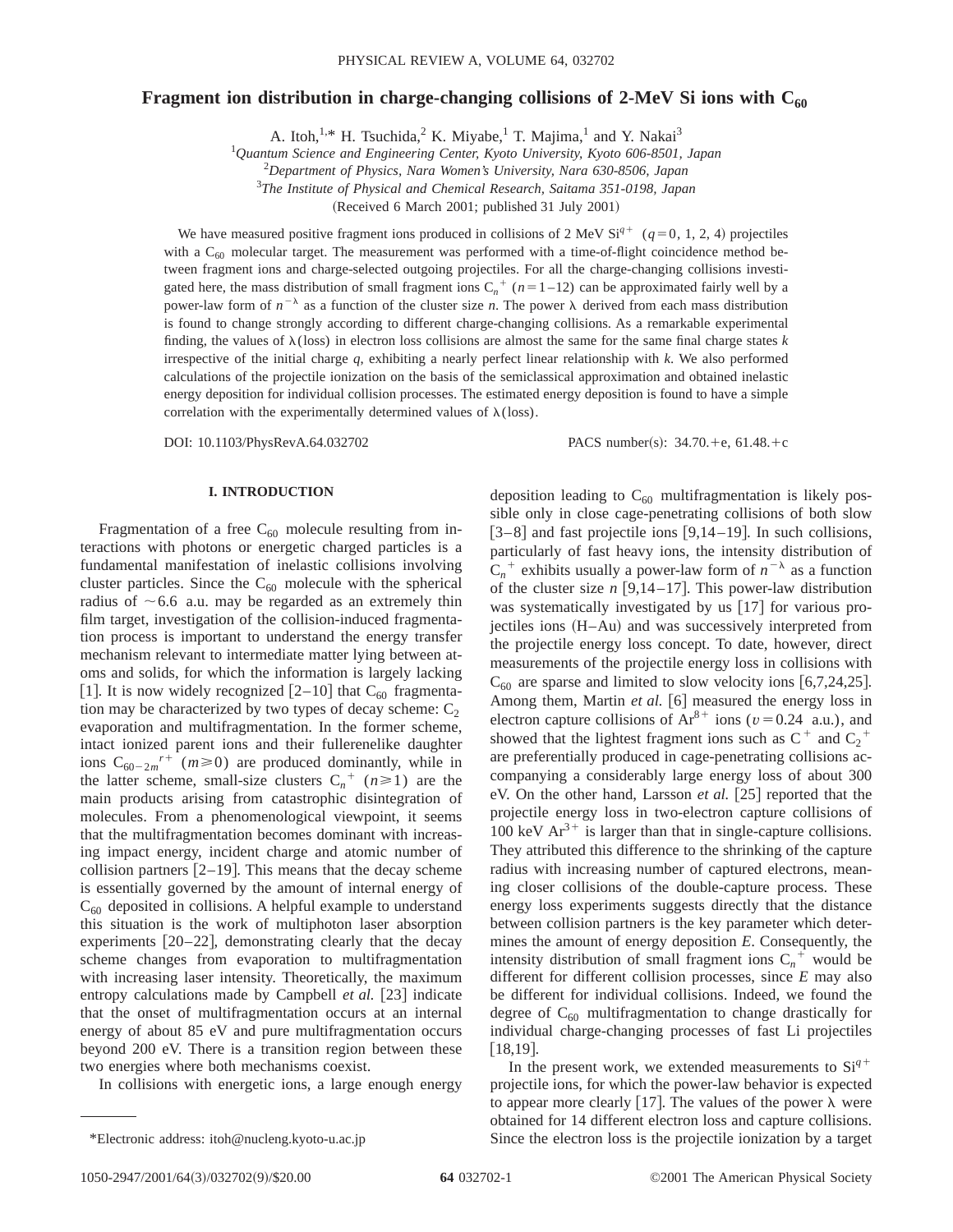particle, we performed calculations of the impact-parameterdependent electron loss probabilities using a table available in the literature  $[26]$ . With these probabilities and an available energy loss function  $[27,28]$ , we estimated the amount of electronic energy deposition for individual loss collisions. It will be shown that the experimentally determined power  $\lambda$ is strongly correlated with the calculated energy deposition, indicating a possible approach to derive information about the energy transfer mechanism in fast-ion– $C_{60}$  collisions.

# **II. EXPERIMENT**

The apparatus and the experimental method are the same as described in detail elsewhere  $[18,19]$ , and only a brief outline is given here. A beam of 2 MeV  $Si^{q+}$  ( $q=1, 2$  and 4) ions with velocity  $v=1.69$  a.u. was extracted from an 1.7-MV tandem Cockcroft-Walton accelerator of Kyoto University. The beam was charge purified in a charge-selection chamber, consisting of four electrostatic deflectors, by removing impurity ions of undesirable charge states formed in the beam line. A neutral atomic beam of  $Si<sup>0</sup>$  was also used as a projectile. In this case the neutral particles were selected out of a  $Si<sup>+</sup>$  primary beam with a conventional permanent magnet. The charge-purified beam was then incident on a gas phase  $C_{60}$  target in a crossed beam collision chamber. The  $C_{60}$  target was produced by heating 99.9%-pure  $C_{60}$  powder at 465 °C in a temperature controlled quartz oven located at the base of the collision chamber. Through a hole  $(2 \text{ mm in})$ diameter) opened at the top of the oven, the  $C_{60}$  molecular beam was introduced upward into a collision region. After collisions with the  $C_{60}$  target, outgoing projectiles were charge separated by a magnet and detected by a movable solid-state detector (SSD). Mass-to-charge analysis of fragment ions was made with a Wiley-McLaren type time-offlight (TOF) spectrometer in conjunction with a two-stage multichannel plate detector. The extraction field used for the fragment ions was 375 V/cm. The base pressure in the beamline and the collision chamber was below  $3 \times 10^{-7}$  Torr during the experiment.

TOF spectra of the fragment ions were measured in coincidence with outgoing charge states of silicon projectiles. Combinations between initial and final charge states  $(q; k)$ investigated in the present work are  $(0; 1-3)$ ,  $(1; 2-5)$ ,  $(2;$  $(0,1,3,4)$ , and  $(4; 2,3,5)$ . For other combinations, particularly for non-charge-changing collisions  $(k=q)$ , it was often difficult to obtain reliable data with good counting statistics. Data acquisition was made with a fast multichannel scaler (FMCS, LN-6500, Labo.) with highest time resolution of 1 ns, enabling us to detect plural fragment ions produced in a single-collision event. In the present experiment the FMCS was operated with a time resolution of 8 ns/channel. The experimental error, arising mainly from counting statistics, was about 10%–20%.

#### **III. RESULTS AND DISCUSSION**

#### **A. Mass distribution of fragment ions**

We have measured 14 different TOF spectra of fragment ions for various combinations of initial and final charge



FIG. 1. Time-of-flight mass spectra obtained in  $q \rightarrow k$  chargechanging collisions of 2 MeV Si<sup>q+</sup> with a C<sub>60</sub> target.

states of 2 MeV  $Si<sup>q+</sup>$  projectiles. Some examples of TOF spectra are shown in Fig. 1, where the peak height of the most intensive peak in each spectrum is normalized to 100. Note that, in the spectra for  $2\rightarrow 0$  and  $4\rightarrow 3$ , undesirable lines arising from residual gases of  $H_2O$ ,  $N_2$ , and  $O_2$  are not shown to avoid confusion. The mass-to-charge distribution of fragment ions is composed of two parts corresponding to the fragmentation part  $(C_n^+, n=1-12)$  and the ionization part  $(C_{60-2m}^{r+}, m \ge 0, r=1-4)$  including fullerenelike daughter ions produced via  $C_2$  evaporation [4–9]. The relative intensity between these two parts was found to change significantly for different charge-changing collisions. Namely, the fragmentation part was always observed in all the  $q \rightarrow k$  processes, while the ionization part was observed only for some limited cases. Another characteristic extracted from the TOF spectra is that the relative intensity among intact parent ions  $C_{60}^{r+}$  differs also for different  $q \rightarrow k$  capture collisions. That is, in two-electron capture collisions, enhancement of highly ionized parent ions  $(r=3$  and 4) is observed strongly in comparison with one-capture collisions. It is noted that the singly charged  $C_{60}^+$  ion was completely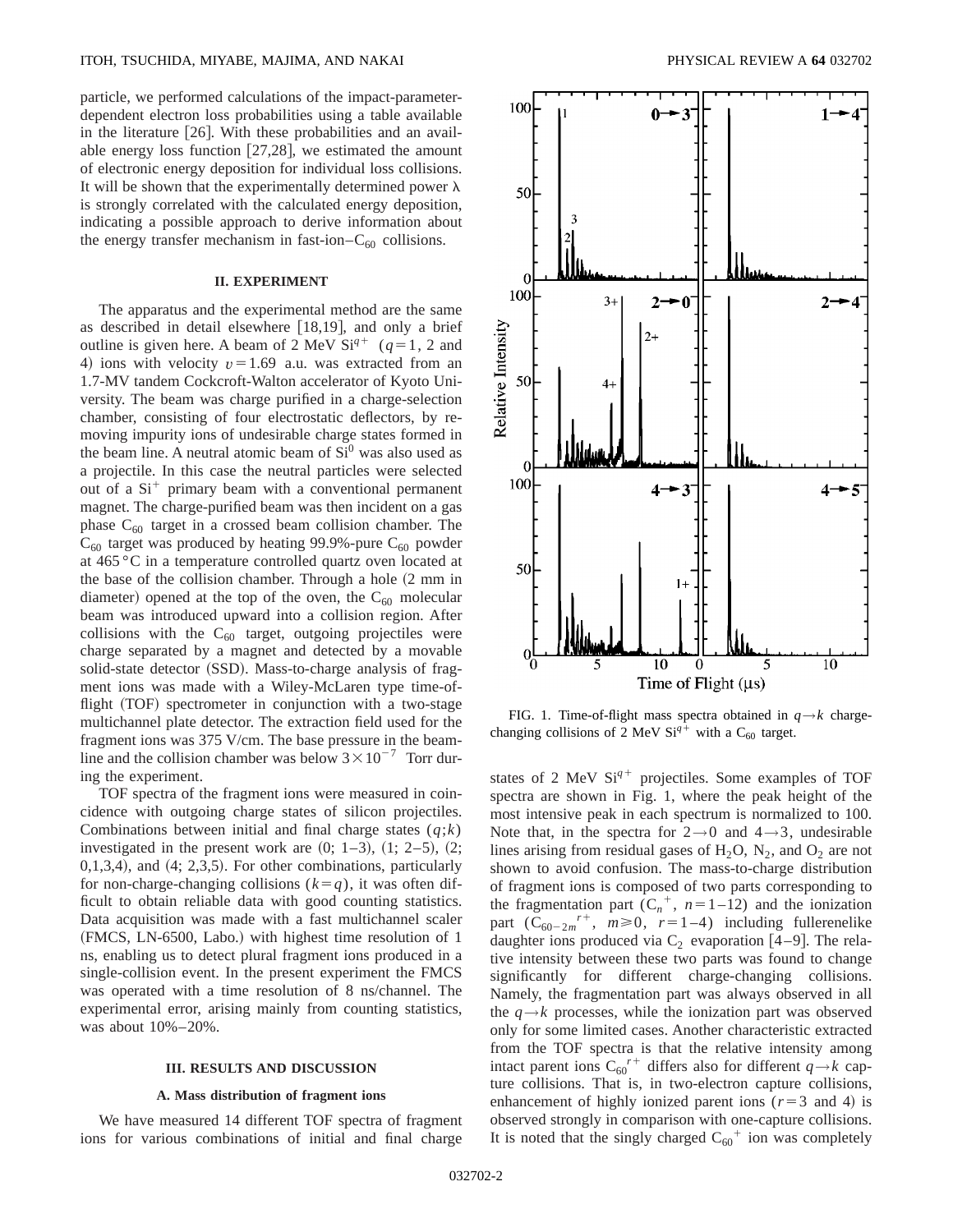

FIG. 2. Degree of multifragmentation (see text) as a function of the charge difference  $k-q$  before and after collisions.

absent in two-electron capture collisions ( $2\rightarrow 0$  and  $4\rightarrow 2$ ). This ensures single-collision conditions of our experiment and, moreover, indicates that the slow  $C_{60}^{2+}$  ions extracted from the collision region do not undergo electron capture collisions during flight in the TOF spectrometer.

We define here the ''degree of multifragmentation'' as the ratio between the total intensity  $Y_t$  of all  $C_n^+$  ions (*n*=12) observed in the fragmentation part and that of all ions in the whole spectrum. Results are depicted in Fig. 2 as a function of charge difference  $(k-q)$ , showing that the multifragmentation is predominant particularly in electron loss collisions. It is also indicated that the multifragmentation becomes more significant with increasing charge difference  $|k-q|$  both in loss and capture collisions. This feature is, on the other hand, typically observed in capture collisions of highly charged slow ions  $[3,8]$ . As a surprising result, it should be noted that the degree of multifragmentation is nearly 100% even for the one-electron loss collision  $4 \rightarrow 5$ , as can be also seen in Fig. 1. All these results imply evidently that the electron loss is a much more violent collision compared to the capture process. Such a violent collision is supposed to occur at small impact parameters with accompanying a large amount of energy deposition into a  $C_{60}$  molecule as is discussed below.

Peak intensities of small fragment ions  $C_n^+$  ( $n=1-12$ ) are plotted in relative scale in Fig. 3. Except for even-odd oscillations, the intensity decreases rather monotonically as a function of *n*, as observed similarly in other fast heavy-ion collisions  $[9,14,16,17]$ . Obviously, the rate of intensity decrease is considerably larger in electron loss collisions (open symbols) than in capture collisions (solid symbols), implying again that the electron loss collisions are more violent than



FIG. 3. Relative intensity of  $C_n^+$  fragment ions as a function of the cluster size *n*. The intensities of  $C^+$  are taken to be unity.

the capture processes. Assuming a power-law form of  $n^{-\lambda}$ for the intensity distribution, we obtained the values of  $\lambda$  for all the present  $q \rightarrow k$  collisions. The results are shown in Fig. 4, where the abscissa is the peak intensity  $Y_1$  of  $C^+$  divided by the total intensity  $Y_t$  in the fragmentation part. The dashed curve represents theoretical values of  $Y_1$  (=1) divided by  $(1+2^{-\lambda}+3^{-\lambda}+\cdots)^{-1}$ . It can be seen obviously that the theoretical curve reproduces all the experimental data almost perfectly, implying good accuracy of the power-law approximation to express the present  $C_n^+$  intensity distribution.

Figure 5 shows  $\lambda$  as a function of the projectile incident charge *q*. One can see clearly that the *q* dependence is completely different for loss and capture collisions. In loss collisions the power  $\lambda$  increases rapidly with increasing *q* and becomes larger as the number of lost electrons increases. On the contrary, no such trends are observed in capture collisions, and values of  $\lambda$  are small and remain nearly constant irrespective of different *q*. For loss collisions, one can notice (see also Fig. 4) that the values of  $\lambda$  are nearly the same when the final charge states are the same. This surprising characteristic is clearly demonstrated in Fig. 6 by plotting  $\lambda$ as a function of  $k$ . At  $k=5$ , for instance, nearly the same value of about 2 is obtained for one-electron loss collisions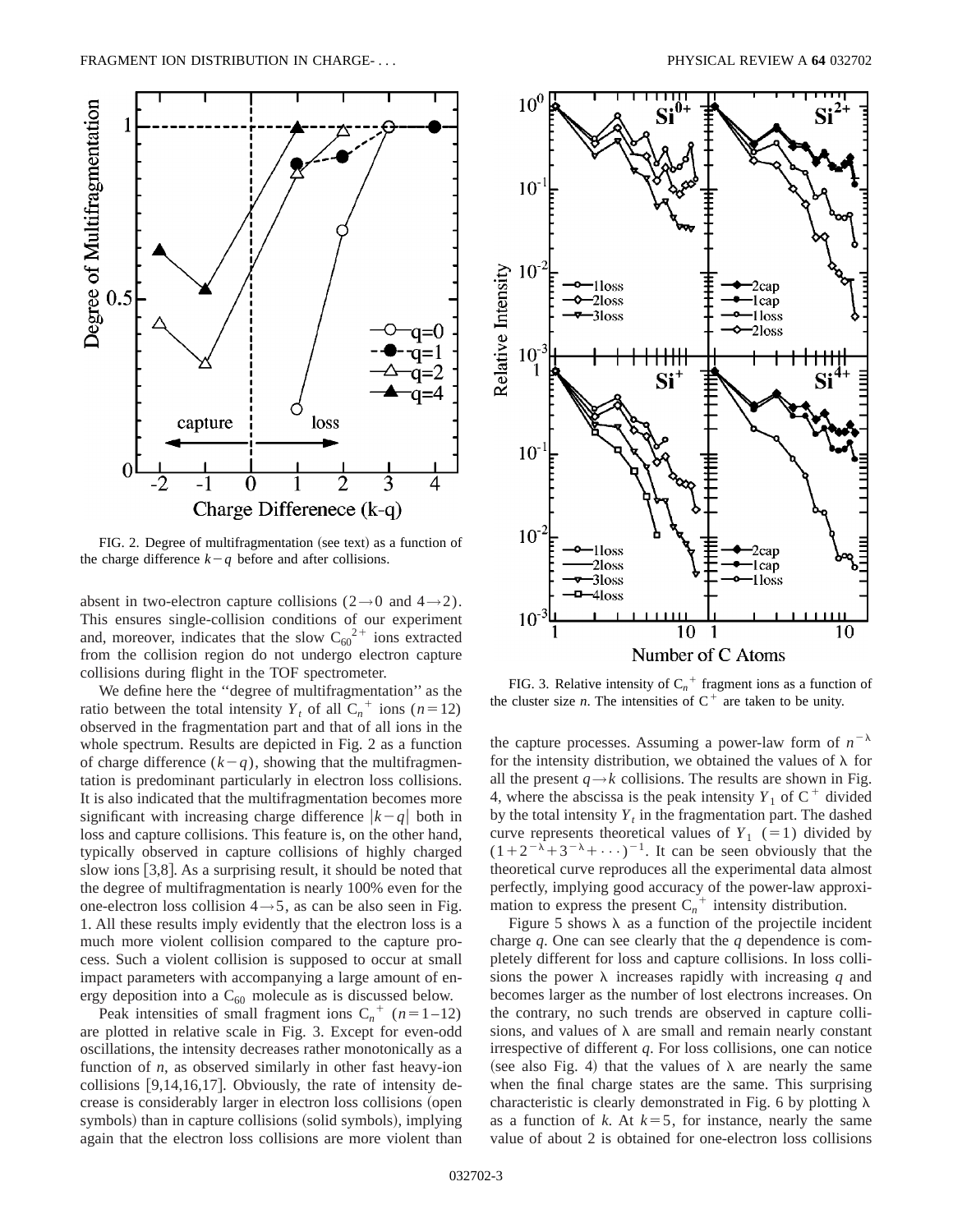

FIG. 4. The power  $\lambda$  as a function of the intensity ratio  $Y_1/Y_1$ between  $C^+$  and total sum of  $C_n^+(n=1-12)$ . Theoretical values are drawn by a dashed line.

 $(4\rightarrow 5)$  and four-electron loss collisions  $(1\rightarrow 5)$ . Similarly, at  $k=3$  a constant value of about 1.3 is obtained for three incident charges  $(q=0,1,2)$ . This result implies that the final charge plays the key role in determining the final mass distribution of fragment ions in electron loss collisions. It indicates convincingly that a target  $C_{60}$  may receive an equivalent amount of energy deposition *E* irrespective of the number of lost electrons when the projectile final charge is the same. In other words, the loss collisions of the same *k* seem to take place at equivalent impact parameters. More detailed analysis is given in the following section.



FIG. 5. The power  $\lambda$  as a function of the incident charge q.



FIG. 6. The power  $\lambda$  as a function of the final charge *k*. Two lines are drawn to guide the eye. Note a linear relationship for loss collisions.

One more striking characteristic derived from Fig. 6 is a linear relationship between  $\lambda$ (loss) and *k* as shown by a dotted straight line to guide the eye. All the experimental values of  $\lambda$  for loss collisions lie excellently well on this line within their experimental errors. On the other hand, there seems to be no such trend for capture collisions, although a slight increase is seen for the incident beam of  $q=4$ .

### **B. Inelastic energy deposition**

It is stressed again that the mass distribution of  $C_n^+$  ions carries certainly information about the inelastic energy deposition into a  $C_{60}$  molecule. Hence, various characteristics of  $\lambda$  described above may apply also for the amount of energy deposition. A particularly indicative experimental finding is that the  $\lambda$ 's or the amount of energy deposition in other words, are different from one another in different chargechanging collisions. Therefore, it might be possible to deduce the energy deposition *E* for individual collision processes. Since no rigorous calculation of this kind has ever been done before, we attempted calculations of *E* in the following two ways.

As the simplest method of estimation  $[17,19,29]$ , we used the TRIM code  $[30]$  to obtain an electronic stopping cross section  $S_1$  (=1.76×10<sup>-13</sup> [eVcm<sup>2</sup>]) for a collision system of 2 MeV Si+C. The corresponding value for nuclear stopping is only  $4.85 \times 10^{-15}$  [eVcm<sup>2</sup>] and is ignored in the following discussion. The energy deposition  $E_{qk}^{\text{trim}}$  per C<sub>60</sub> molecule for  $q \rightarrow k$  collision may be obtained by  $E_{qk}^{TRIM} = Z_{qk}^2 S_1$  $\times$  60/ $\pi a^2 = Z_{qk}^2 \times 2744$  [eV], with the molecular radius *a*  $=6.6$  a.u. Here, the effect of different charge states in individual collisions is taken into consideration as the square of  $Z_{qk}$ , the mean charge in the  $q \rightarrow k$  collision. The mean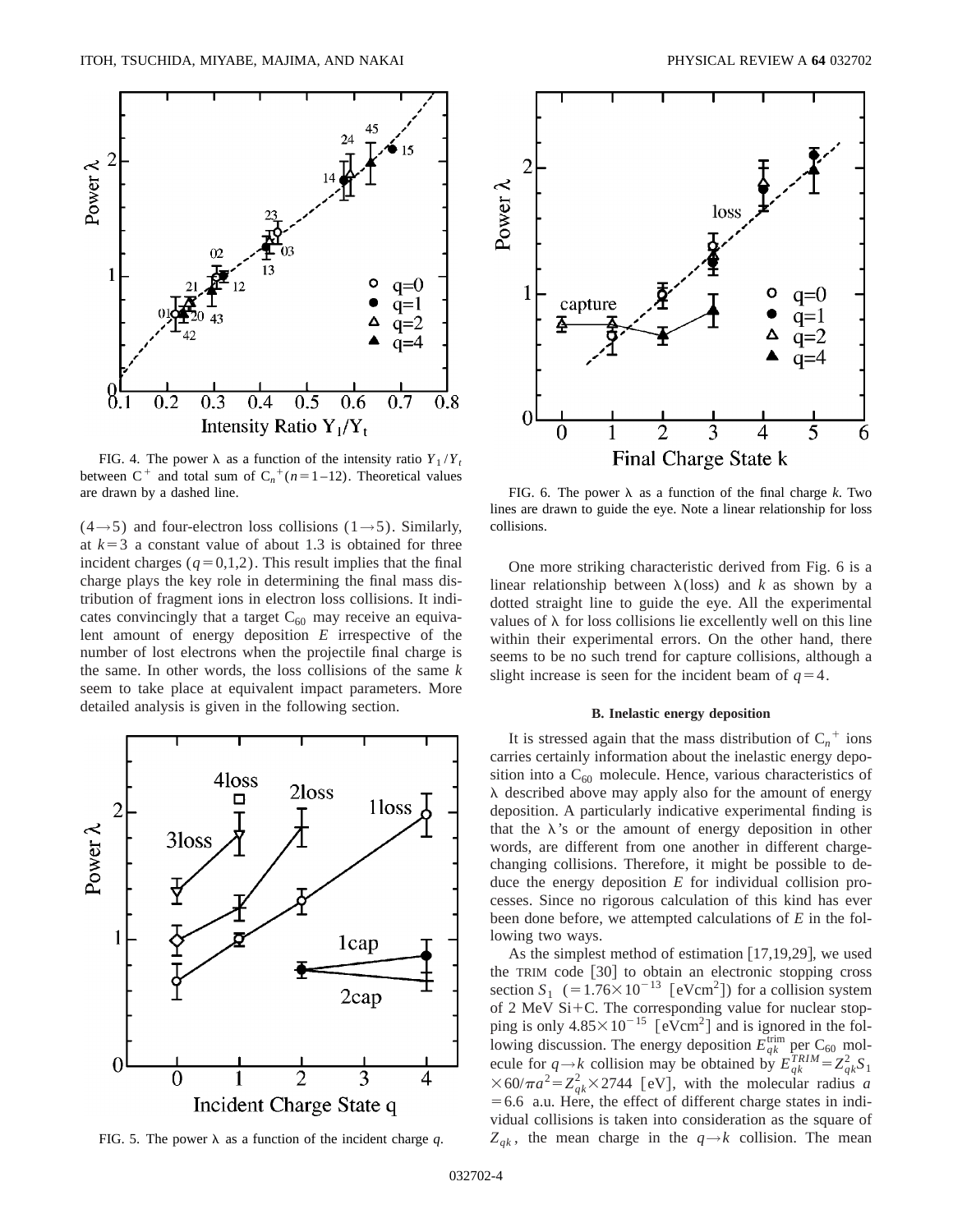

FIG. 7. Normalized probability function  $p_{ak}$  for loss collisions as a function of the impact parameter (atomic units).  $Q(b)$  is the electronic stopping function  $[26,27]$ .

charge  $Z_{qk}$  was simply taken as an average value between the initial and final effective charges obtained, respectively, by the hydrogenic formula  $n_i\sqrt{2I(i)}$  for the charge state *i*  $= q-1$  and  $k-1$ , where  $n_i$  and  $I(i)$  are the principal quantum number and the ionization potential  $(a.u.)$  of  $Si^{i+}$  [33]. In actual calculations, we employed the relative mean values with respect to 3.51 which is the mean charge of Si used in the TRIM code determined by  $\sqrt{S_1(Si)} / S_1(H)$  at the present velocity of 1.69 a.u. [30]. For instance,  $Z_{45}$  is calculated to  $(5.47+7.0)/3.51/2=1.78$ , giving rise to an energy deposition of  $E_{45}^{TRIM}$  = 8658 eV.

In this calculation, however, the charge-changing collision is characterized only by the initial and final charge states, and consequently, there is no distinction between electron loss and capture collisions if the (*q*,*k*) combination is the same, e.g.,  $E_{24}^{TRIM} = E_{42}^{TRIM}$ . However, the experimental results of  $\lambda$  show clear differences between loss and capture collisions, indicating that the effective collision distance or the impact parameter between collision partners within which the  $q \rightarrow k$  collision occurs most likely should be taken into consideration. This is achieved in our second method of calculations described in the following.

The stopping cross section  $S_1(qk)$  for a  $q \rightarrow k$  collision can be expressed by the following formula if the impactparameter-dependent stopping function  $Q_{qk}(b)$  is known for the  $q \rightarrow k$  collision:

$$
S_1(qk) = 2\pi \int_0^\infty bQ_{qk}(b)db.
$$
 (1)

To our best knowledge, however, there is no previous work referring to such specific  $Q_{qk}(b)$ . Schiwietz and co-workers have formulated the impact-parameter-dependent stopping



FIG. 8. Calculated energy deposition  $E_{qk}$  for  $q \rightarrow k$  loss collisions as a function of the experimentally determined power  $\lambda$ . The dashed line is the fitting result;  $E(\lambda) = 30 \exp(2.6\lambda)$ .

function  $Q(b)$  for fast heavy projectiles [27,28]. We used their program code CASP for the collision system of 2 MeV  $Si+C$ . The total electronic stopping cross section calculated by Eq.  $(1)$  with this  $Q(b)$  was normalized to the TRIM value of  $S_1$  given above. Using  $Q(b)$  and the probability  $p_{ak}(b)$ for the  $q \rightarrow k$  charge-changing collision at *b*, the desired stopping function  $Q_{ak}(b)$  may be approximated by  $p_{ak}(b)Q(b)$ . However, this formula implies that the corresponding energy deposition  $E_{qk}$  as well as  $S_1(qk)$  would become a small value if the probability  $p_{qk}$  is small, leading to an unrealistic conclusion. For instance,  $E_{15}$  in a four-electron loss collision would become a negligibly small value compared to  $E_{12}$  in a one-electron loss collision, since the corresponding probabilities are supposed to be largely different. Actually, this difference was found, in our following calculations, to be more than two orders of magnitude. Such a conclusion contradicts what is expected from our mass distribution as described in Sec. III A. Hence, for all the  $q \rightarrow k$  collisions the probability function  $p_{ak}(b)$  must be normalized to an appropriate constant value in such a way like

$$
2\pi \int_0^\infty b p_{qk}(b) db = C \text{ a.u.} \tag{2}
$$

Integration of the real probability gives, of course, a  $q \rightarrow k$ charge-changing cross section which in turn connects directly with the experimental yield of fragment ions.

In this way, the energy deposition in the  $q \rightarrow k$  chargechanging collision of both electron capture and loss can be evaluated by the formula

$$
S_1(qk) = 2\pi \int_0^\infty b p_{qk}(b) Q(b) db \tag{3}
$$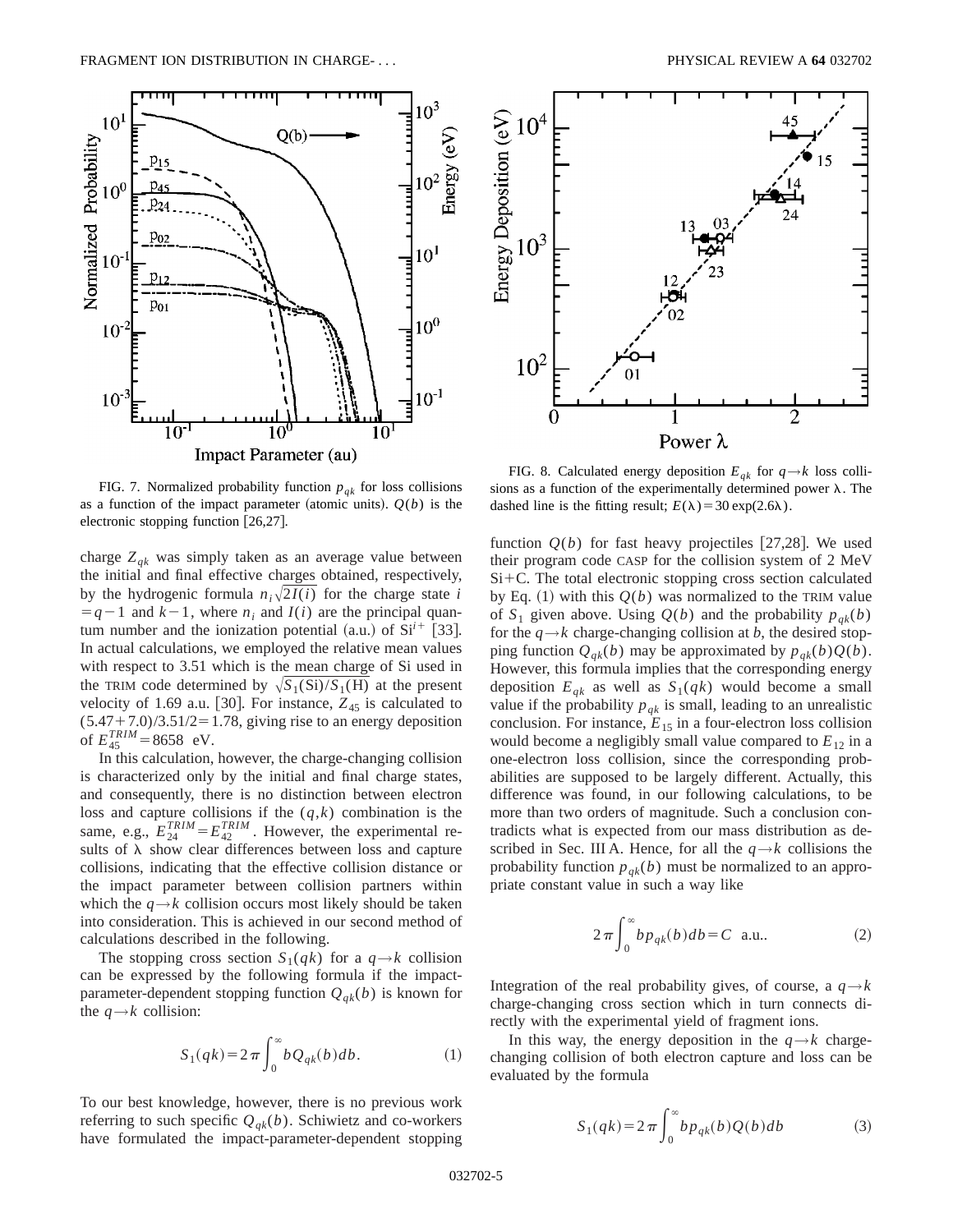provided that the probability function  $p_{qk}(b)$  is known. Compared to electron capture collisions, the electron loss process is essentially simple, because it is the projectile ionization by a target particle in the projectile rest frame. Since rigorous theoretical calculations on capture and loss collisions are out of the scope of the present work, we treat only the electron loss processes in the following.

Hansteen *et al.* tabulated impact-parameter-dependent ionization probabilities for *K*-, *L*-, and *M*-shell electrons by fast bare projectile ions  $[26]$ . Following these well-known semiclassical approximation (SCA) calculations, we first obtained ionization probabilities of *s* and *p* electrons in both *M* and *L* shells of a  $Si<sup>q+</sup>$  ion. The calculation was made for a projectile ion with charge  $z_p = 1$  at velocity of 1.69 a.u. This is due to the fact that the probability is scaled only by  $z_p^2$ [26], and consequently, the value of  $z_p$  plays no role according to Eq.  $(2)$ . Next, we deduced the average singleionization probabilities for the *M* shell ( $p_m$ ) and *L* shell ( $p_l$ ), respectively, by taking account of the number of *s* and *p* electrons in each shell. The binding energies of the *nl* shells of  $Si^{q+}$  are taken from [31]. Finally, the multiple-ionization probability  $p_{qk}(b)$  for  $Si^{q+}$  is calculated using the independent electron model  $\lceil 32 \rceil$  as

$$
p_{qk}(b) = \sum_{i=0}^{\infty} \binom{M}{i} \binom{L}{j} p_m^i (1 - p_m)^{M-i} p_l^j (1 - p_l)^{L-j},
$$
  

$$
i + j = k - q. \quad (4)
$$

Here,  $\begin{bmatrix} N \\ r \end{bmatrix}$  is the binomial coefficient, and *M* and *L* are the number of electrons in *M* and *L* shells, respectively—e.g.,  $M=1$  and  $L=8$  for  $Si^{3+}$ .

Some examples of the calculated results are shown in Fig. 7 together with the stopping function  $Q(b)$  [27,28]. Note that all these  $p_{ak}$  functions are the normalized functions according to Eq  $(2)$ ; in this figure we took  $C=1$ . One can immediately notice the relative importance between *M*- and *L*-shell contributions in various  $q \rightarrow k$  ionizations. As the simplest cases, the single ionization  $p_{01}$  of a neutral Si atom is found to take place in a wide range of *b* and is dominated by *M*-shell ionization, while the single *L*-shell ionization  $p_{45}$ of  $Si<sup>4+</sup>$  is restricted to a small *b* range below 1 a.u. It should be pointed out that the four-electron ionization  $p_{15}$  of  $Si<sup>+</sup>$ reveals a similar form as the single ionization of  $Si<sup>4+</sup>$  and is also restricted to  $b<1$  a.u., indicating that a large amount of inelastic energy may be deposited as expected from our experimental results of  $\lambda$ .

Finally, the energy deposition  $E_{qk}$  per  $C_{60}$  molecule is obtained by the same formula as the first method, *Eqk*  $= Z_{qk}^2 S_1(qk) \times 60/\pi a^2$ . As for the normalization factor *C*, which is an arbitrary value in our calculations, we simply normalized the value of  $E_{45}(C=1)$  to  $E_{45}^{TRIM}$ , giving rise to  $C \approx 10$ . It is interesting to note that this value of *C* gives an effective collision radius of  $r=1.8$  a.u. from a relation *C*  $\pi r^2$ , which is nearly the same order of the radius of a carbon atom [34]. Calculated results of  $E_{qk}$  are shown in Fig. 8 as a function of  $\lambda(qk)$  measured experimentally. It appears that the energy deposition  $E_{qk}$  spreads from 100 eV to 9 keV



FIG. 9. Energy deposition  $E_{qk}$  as a function of the minimum ionization energy  $I_{qk}$  required to produce  $q \rightarrow k$  charge state. The dashed line is the fitting result;  $E=11.6I^{1.2}$ .

according to various electron loss collisions. Above all, one can see a remarkably simple relationship between  $E_{ak}$  and  $\lambda(qk)$ , for which we obtained *E* [eV] = 30 exp(2.6), shown by the dashed line in the figure. This astonishing finding may be regarded as sheer evidence of our basic idea of the possibility of deducing the energy deposition from the  $C_n^+$  mass distribution pattern. Note, however, that the absolute values are uncertain due to an unknown factor *C* appearing in our calculations.

As the electron loss is the projectile ionization, the energy deposition calculated above is supposed to have some simple relationship with the ionization potential of projectile ions. This is demonstrated in Fig. 9, where the values of  $E_{qk}$  are plotted as a function of the minimum ionization energy  $I_{qk}$  in  $q \rightarrow k$  capture collisions. The quantity  $I_{qk}$  is the minimum energy necessary to produce the charge state *k* from the initial charge *q*, given by the sum of ionization potentials, i.e.,  $I_{01} = I(0)$ ,  $I_{14} = I(1) + I(2) + I(3)$ , and so on. Obviously, the data of  $E_{qk}$  can be well reproduced by a straight line of the relationship  $E_{qk} = 11.6I_{qk}^{1.2}$ , implying that the power  $\lambda(qk)$ for loss collisions can also be related to  $I_{ak}$  as  $I$  [eV] = 2.2 exp(2.17 $\lambda$ ), using the formula derived for  $E_{qk}$ .

The fact of this simple correlation between  $E_{qk}$  and  $I_{qk}$ may be a certain justification of the present estimation method of the energy deposition in loss collisions. Thus, it is plausible to estimate  $E_{qk}$  for capture collisions, too, using the above formula and experimental  $\lambda$ (cap) values. The evaluated value of  $E_{ak}$  is in turn expected to provide information about the capture radius  $b_c$  for the  $q \rightarrow k$  collision if a step function form is assumed for the probability function  $p_{ak}(b)$ . Here, the electron capture probability is assumed to be constant at  $b \leq b_c$  and zero outside. The capture radii  $b_c(qk)$  (in atomic units) obtained in this way are 3.8 (2→0), 5.2(2)  $\rightarrow$ 1), 9.2(4 $\rightarrow$ 2), and 8.3(4 $\rightarrow$ 3), respectively. Although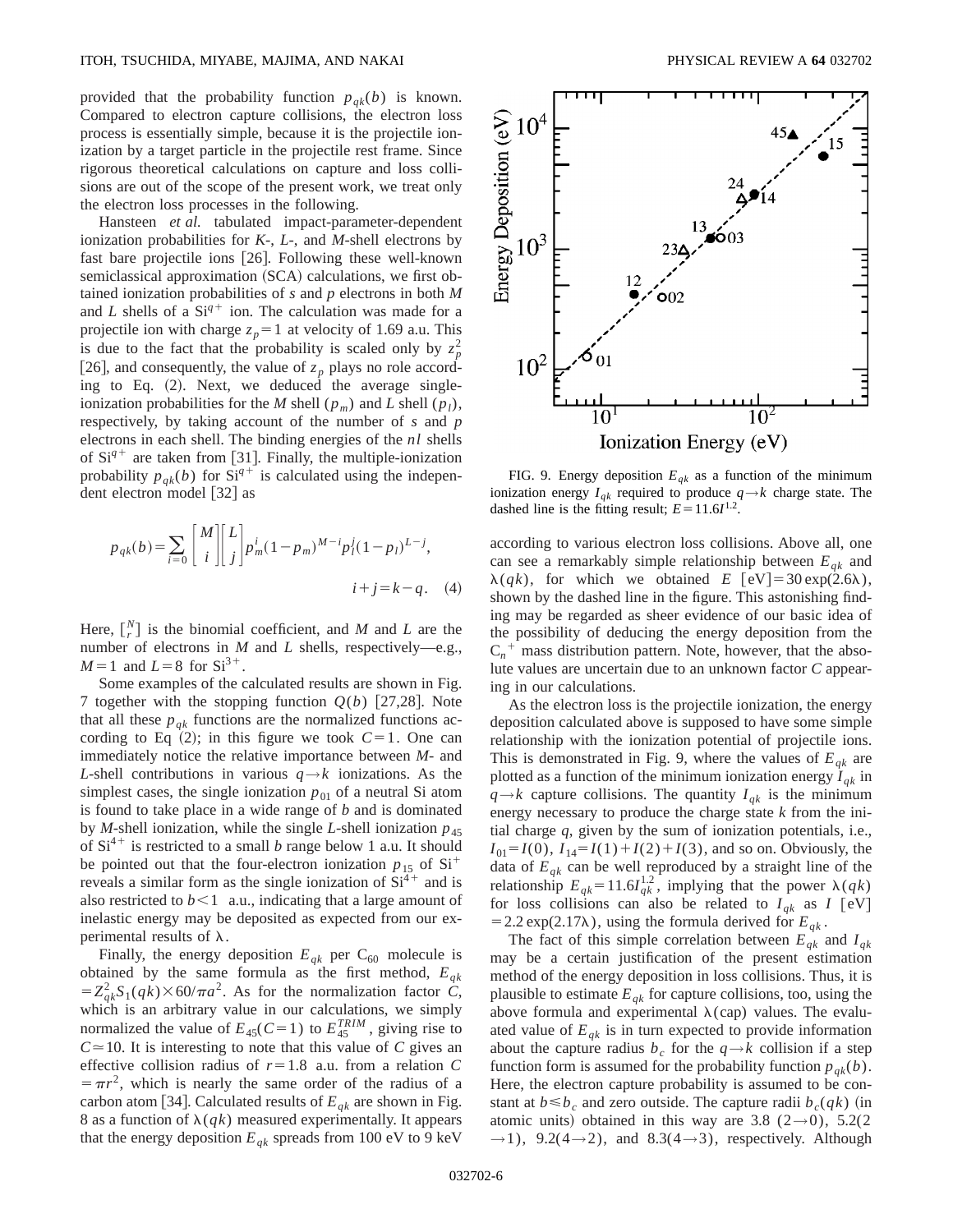these values might contain uncertainties arising from a step function assumption, it shows clearly a general trend that the highly charged  $Si<sup>4+</sup>$  ions can capture electrons at larger *b* than the  $Si^{2+}$  ions. It also shows that the capture by  $Si^{2+}$ takes place inside a  $C_{60}$  molecule, while it does outside for  $Si<sup>4+</sup>$  ions. This outside capture by highly charged ions is, in turn, very typical in slow HCI experiments  $[3,6-8,15]$ . Also, it is pointed out that the radius for double-electron capture by  $Si<sup>2+</sup>$  is smaller than that of single-electron capture,  $b_c(20)$ **. This result is consistent with the previous work** done by Lersen *et al.* for 100 keV  $Ar^{3+}$  [12]. On the contrary, the relationship is just the opposite  $[b_c(42) > b_c(43)]$ for  $Si<sup>4+</sup>$  ions, implying a more distant collision for double electron capture events. Correspondingly, the calculated energy deposition is 171 and 288 eV for  $4 \rightarrow 2$  and  $4 \rightarrow 3$ , respectively. It seems to mean that the double capture by  $Si<sup>4+</sup>$ is more favorable at the present projectile velocity compared to the single-capture event.

It is also found that electron capture by  $Si^{2+,4+}$  ions occurs in far more distant collisions than most loss collisions  $(see Fig. 7)$  and accompanies smaller amounts of energy deposition. For instance, we obtained surprisingly different energy depositions for  $4 \rightarrow 3(288 \text{ eV})$  and  $\rightarrow$  5(8.66 keV) collisions, despite a similar magnitude of mean charges  $Z_{4k}$  in both processes. This can be attributed mainly to the largely different effective collision distances of these two collisions; i.e., the effective distance for  $4 \rightarrow 5$  is smaller than 1 a.u. as shown in Fig. 7, while it is 8.3 a.u. for  $4 \rightarrow 3$ . This feature has, however, been already indicated in the  $\lambda$  values depicted in Figs. 4–6. Thus, we conclude that the power  $\lambda$  carries certain information about inelastic energy deposition and this information is successfully derived from the impact-parameter analysis method.

Finally, we discuss briefly the internal excitation and the multiple ionization of  $C_{60}$  using the electronic energy deposition  $E_{qk}$  described above. Since the energy deposition is spent for target excitation and ionization, it may be possible to estimate the internal excitation energy  $(\varepsilon_e)$  and the ionization energy  $(\varepsilon_l)$  provided that the corresponding partition rates are known. Unfortunately, there are no such data available for the  $C_{60}$  molecule and, consequently, only rough estimations are possible at the present stage. As outlined in our previous paper  $\lceil 17 \rceil$ , the partition rates may be estimated to be  $0.2$  (excitation) and  $0.8$  (ionization), which are the theoretical values obtained for a  $H+H<sub>2</sub>O$  collision system at a hydrogen velocity of 1.69 a.u.  $[35]$ . If we employ these partition rates, the corresponding inelastic energies can be calculated for individual charge-changing collisions. For instance, the energy deposition of  $E_{qk}$ =1~9 keV gives  $\varepsilon_e$  $= 200 - 1800$  eV and  $\varepsilon_1 = 800 - 7200$  eV. Obviously, the internal excitation energy is large enough to induce complete disintegration of  $C_{60}$  via vibrational excitation as expected from theoretical predictions  $[23]$ . Actually, the mass distributions in such large  $E_{qk}$  collisions are dominated by only smaller fragment ions as can be seen in Fig. 1. Furthermore, the internal energy per carbon atom is estimated to be in the range from a few eV to 30 eV, obtained simply by  $\varepsilon_e/60$ . Consequently, it is expected that the kinetic energy of fragment ions, e.g.,  $C^+$ , is of the order of several eV by taking account of the cohesive energy  $[36]$  and the ionization potential of the C atom. It is noted that the kinetic energy estimated in this way is in fairly good agreement with experimental values measured for  $2$ -MeV  $Si<sup>4+</sup>$  ions [37]. As for the ionization energy, ejected electrons are supposed to carry away about 75% of  $\varepsilon_1$  as their kinetic energies [38]. Hence, the degree of multiple ionization may be determined from the rest of the energy by solving the equation  $\varepsilon_I$  $\times$ 0.25= $I_1+I_2+\cdots+I_m$ , with the *i*th ionization potential of  $C_{60}$ ,  $I_i = 3.77 + 3.82i$  [39]. If the linear relationship between  $I_i$  and  $i$  is assumed also for high  $i$  values, the degree of ionization is estimated to be  $m=9+$  to 29+ for  $\varepsilon_1$  $=0.8-7.2$  keV. Namely, it implies that about half of the 60 carbon atoms in a  $C_{60}$  molecule may be ionized in large  $E_{gk}$ collisions such as one-electron loss collision of 2 MeV  $Si<sup>4+</sup>$ ions. Such highly ionized parent ions may also decay immediately into small fragment ions via Coulomb explosion as typically observed in slow HCI collisions  $[40]$ . Note that the experimentally observed highest charge state of parent ions is  $9 + [41]$ .

On the contrary, for collisions accompanying smaller energy deposition  $(E_{qk} < 1 \text{ keV})$ , simple estimations given above may fail gradually with decreasing  $E_{ak}$ , because both  $\varepsilon_e$  and the multiple ionization become small. In fact, for 0  $\rightarrow$ 1 collisions ( $E_{01}$ =126 eV), the internal energy is only 25 eV and the maximum degree of ionization is  $2-3+$ . These values seem to be too low to induce multifragmentation, which is, however, observed experimentally. Apparently, it seems to imply that either the partition rate  $(0.2)$  or the total energy deposition  $E_{ak}$  itself is too small. As for the latter case, we suppose that molecular or neighboring effects may play an important role in collisions with  $C_{60}$ . If an incident ion interacts with more than one carbon atom, the total electronic deposition may become larger than the present estimated values which are obtained by assuming a simple additive rule ( $60/\pi a^2$ ), ignoring any molecular effects.

In conclusion, more systematic experimental and theoretical data will be needed to obtain more reliable energies of  $\varepsilon_e$  and  $\varepsilon_l$ . In particular, measurements of the number of emitted electrons as well as the electron energy distribution are important to determine directly the degree of multiple ionization in fast ion collisions.

#### **IV. SUMMARY**

We have studied the  $C_{60}$  multifragmentation process induced by charge-changing collisions of 2-MeV  $Si^{0-4+}$  ions. It is found that the multifragmentation is the predominant decay process in multiple electron loss collisions. Surprisingly, this is also the case even for the one-electron loss collisions of  $Si<sup>4+</sup>$ , indicating clearly that such a projectile ionization is induced only in very small impact-parameter collisions with probably a single carbon atom in  $C_{60}$ .

The mass distribution of small-size  $C_n^+$  ions is found to be well approximated by a power-law form of  $n^{-\lambda}$  as observed commonly in previous similar experiments  $[9,14-$ 17. We obtained the values of power  $\lambda$  for individual charge changing collisions and examined them in detail. In particu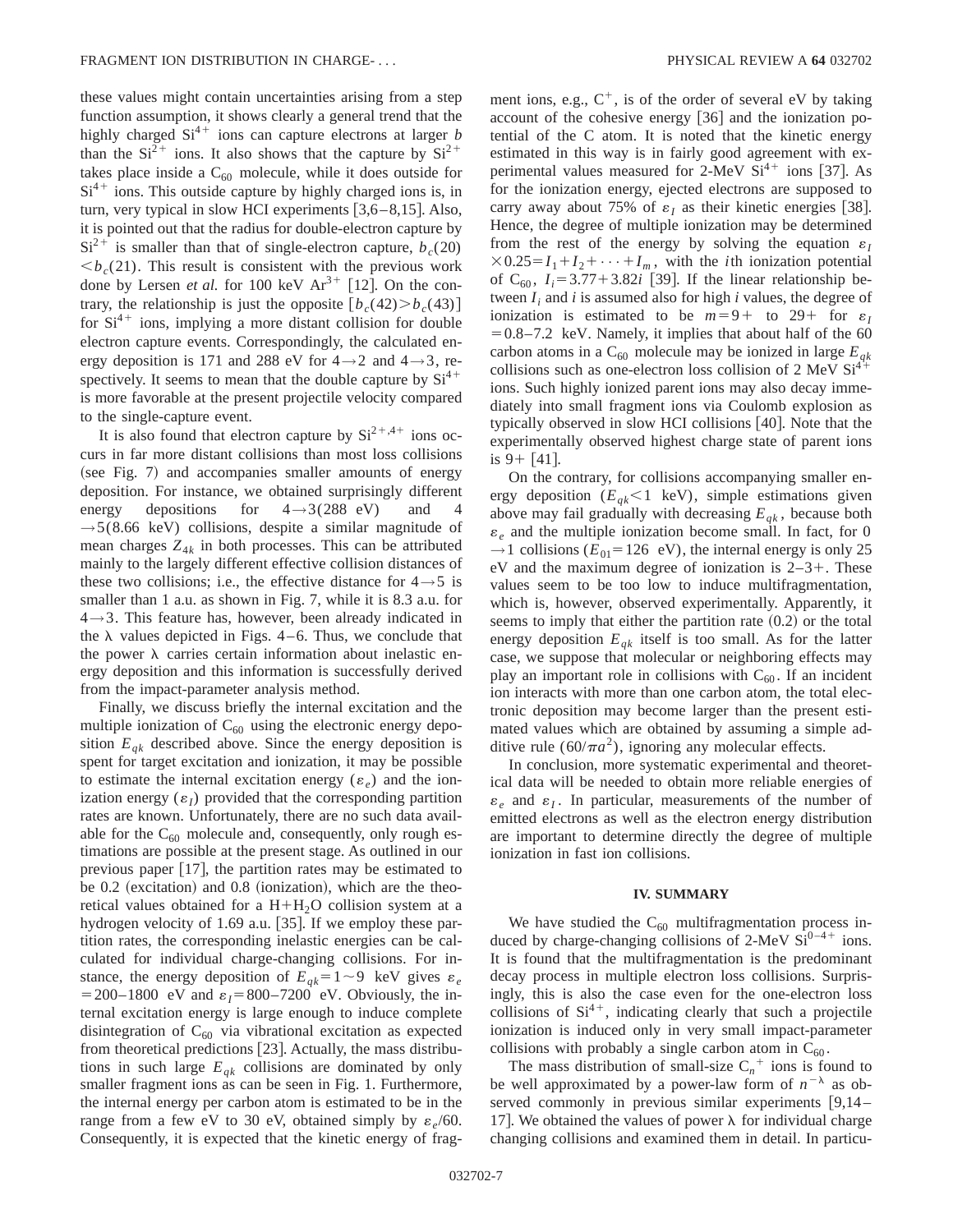lar,  $\lambda$ (loss) is found to have some remarkable dependences on the projectile final charge *k*. First, the values of the  $\lambda$ (loss) are nearly the same for the same *k*,  $\lambda$ (*qk*)  $\approx \lambda(q'k)$ , independently of the initial charge. Second, there is an excellent linear relationship between  $\lambda$ (loss) and *k* as shown in Fig. 6.

Projectile ionization probabilities have been calculated with the aid of the available table of SCA calculations  $[26]$ . Combining these probabilities with the electronic stopping cross sections calculated with the program codes  $TRIM [30]$ and CASP  $[27,28]$ , we deduced the amount of energy deposition  $E_{ak}$  for individual electron loss collisions. Although the absolute values might be uncertain due to an arbitrary normalization factor used in our calculations, the estimated values are found to show a surprisingly simple relationship with the experimentally determined  $\lambda$ (loss) values. It is also found that the  $\lambda$ (loss) is strongly correlated with the minimum ionization energy required to produce  $q \rightarrow k$  charge states. These findings lead us to discuss electron capture collisions, and some important characteristics such as initial-

- [1] M.J. Berger and H. Paul, *Atomic and Molecular Data for Radiotherapy and Radiation Research* ~International Atomic Energy Agency, Vienna, Austria, 1995), p. 415.
- [2] P. Hvelplund, L.H. Andersen, H.K. Haugen, J. Lindhard, D.C. Lorents, R. Malhotra, and R. Ruoff, Phys. Rev. Lett. **69**, 1915  $(1992).$
- [3] B. Walch, C.L. Cocke, R. Voelpel, and E. Salzborn, Phys. Rev. Lett. **72**, 1439 (1994).
- [4] T. Bergen, X. Biquard, A. Breac, F. Chandezon, C. Guet, and B.A. Huber, in *Photonic, Electronic and Atomic Collisions,* edited by F. Aumayr and H. Winter (World Scientific, Singapore, 1998), p. 657.
- [5] T. Schlathölter, O. Hadjar, J. Manske, R. Hoekstra, and R. Morgenstern, Int. J. Mass Spectrom. Ion Processes **192**, 245  $(1999).$
- [6] S. Martin, J. Bernard, L. Chen, A. Denis, and J. Désesquelles, Eur. Phys. J. D 4, 1 (1998).
- [7] H. Cederquist, A. Fardi, K. Haghighat, A. Langereis, H.T. Schmidt, S.H. Schwartz, J.C. Levin, I.A. Sellin, H. Lebius, B. Huber, M.O. Larsson, and P. Hvelplund, Phys. Rev. A **61**, 22 712 (2000).
- [8] S. Martin, L. Chen, A. Denis, R. Bredy, J. Bernard, and J. Désesquelles, Phys. Rev. A **62**, 22 707 (2000).
- [9] S. Cheng, H.G. Berry, R.W. Dunford, H. Esbensen, D.S. Gemmell, E.P. Kanter, T. LeBrun, and W. Bauer, Phys. Rev. A **54**, 3182 (1996).
- [10] H. Shen, P. Hvelplund, D. Mathur, A. Bárány, H. Cederquist, N. Selberg, and D.C. Lorents, Phys. Rev. A 52, 3847 (1995).
- [11] R. Ehlich, M. Westerburf, and E.E.B. Campbell, J. Chem. Phys. 104, 1900 (1996).
- [12] M.C. Lersen, P. Hvelplund, M.O. Larsson, and H. Shen, Eur. Phys. J. D 5, 283 (1999).
- [13] H. Tshuchida, A. Itoh, Y. Nakai, K. Miyabe, and N. Imanishi, J. Phys. B 31, 5383 (1998).

charge dependency and the capture radius are reasonably derived.

Furthermore, a brief discussion is given for the internal excitation energy and the degree of multiple ionization using the electronic energy deposition. The multifragmentation observed in violent collisions accompanying large  $E_{ak}$  is successfully accounted for with these estimated quantities. On the other hand, it appears that the estimated  $E_{qk}$  seems to be too small for low- $E_{qk}$  collisions. It is concluded that systematic research is desirable to determine important physical quantities such as the partition rates of the total energy deposition and molecular effects in collisions.

# **ACKNOWLEDGMENTS**

One of the authors  $(A,I)$  appreciates valuable discussions with Dr. G. Schiwietz at Hahn-Meitner-Institut Berlin, Dr. K. Okuno at Tokyo Metropolitan University, Dr. H.O. Lutz, and N. Kabachnik at Bielefeld University. We also would like to thank K. Yoshida at QSEC for his excellent operation of the accelerator.

- [14] Y. Nakai, A. Itoh, T. Kambara, Y. Bitoh, and Y. Awaya, J. Phys. B 30, 3049 (1997).
- [15] T. Schlathölter, R. Hoekstra, and R. Morgenstern, J. Phys. B 31, 1321 (1998).
- [16] A. Reinköster, U. Werner, and H.O. Lutz, Europhys. Lett. 43, 653 (1998).
- [17] H. Tsuchida, A. Itoh, K. Miyabe, Y. Bitoh, and N. Imanishi, J. Phys. B 32, 5289 (1999).
- [18] A. Itoh, H. Tsuchida, T. Majima, and N. Imanishi, Phys. Rev. A **59**, 4428 (1999).
- [19] A. Itoh, H. Tsuchida, T. Majima, S. Anada, A. Yogo, and N. Imanishi, Phys. Rev. A 61, 12702 (1999).
- [20] H. Hohmann, C. Callegari, S. Furrer, D. Grosenick, E.E.B. Campbell, and I.V. Hertel, Phys. Rev. Lett. **73**, 1919 (1994).
- [21] H. Hohmann, R. Ehlich, S. Furrer, O. Kittelmann, J. Ringling, and E.E.B. Campbell, Z. Phys. D: At., Mol. Clusters **33**, 143  $(1995).$
- [22] S. Hunsche, T. Starczewski, A. I'Huillier, A. Persson, C.-G. Wahlstöm, B. Van Linden van den Heuvell, and S. Svanberg, Phys. Rev. Lett. **77**, 1966 (1996).
- [23] E.E.B. Campbell, T. Raz, and R.D. Levine, Chem. Phys. Lett. **253**, 261 (1996).
- [24] N. Selberg, A. Bárány, C. Biedermann, C.J. Setterlind, H. Cederquist, A. Langereis, M.O. Larsson, A. Wännström, and P. Hvelplund, Phys. Rev. A 53, 874 (1996).
- [25] M.O. Larsson, P. Hvelplund, M.C. Larsen, H. Shen, H. Cederquist, and H.T. Schmidt, Int. J. Mass Spectrom. Ion Processes **177**, 51 (1998); Eur. Phys. J. D **5**, 283 (1999).
- [26] J.M. Hansteen, O.M. Johnsen, and L. Kocbach, At. Data Nucl. Data Tables 15, 305 (1975).
- [27] P.L. Grande and G. Schiwietz, Phys. Rev. A **58**, 3796 (1998).
- [28] G.M. de Azevedo, P.L. Grande, and G. Schiwietz, Nucl. Instrum. Methods Phys. Res. B 164/165, 203 (2000).
- [29] J. Opitz, H. Lebius, S. Tomita, B.A. Huber, P. Moretto Capelle, D. Bordenave Montesquieu, A. Bordenave Montesquieu, A.